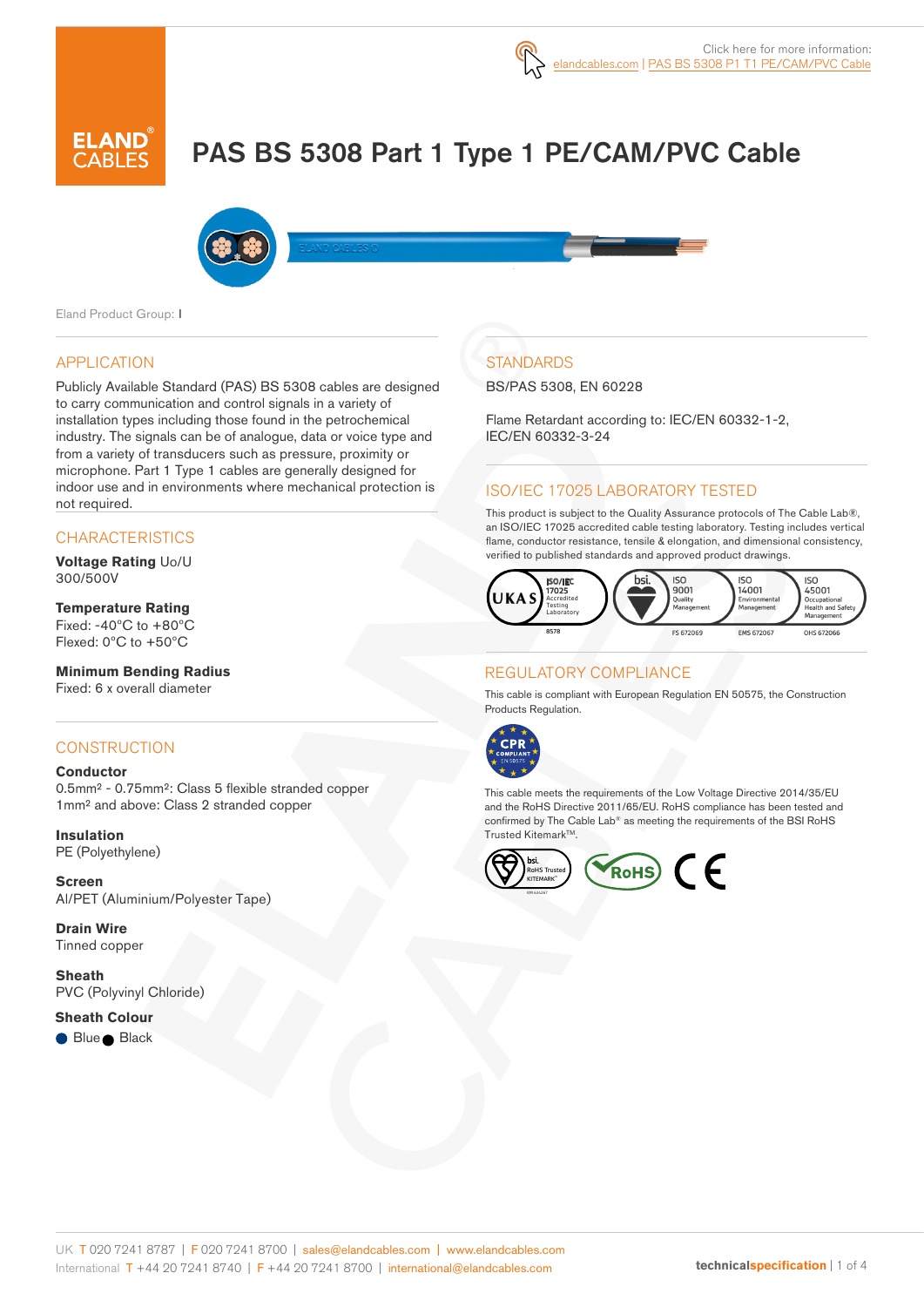### DIMENSIONS

| ELAND PART NO. | NO. OF<br>PAIRS/TRIPLE | NOMINAL CROSS SECTIONAL AREA<br>mm <sup>2</sup> | NOMINAL OVERALL DIAMETER<br>mm |
|----------------|------------------------|-------------------------------------------------|--------------------------------|
| I0105P1T1CP**  | 1P                     | 0.5                                             | 7                              |
| I0175P1T1CP**  | 1P                     | 0.75                                            | 7.4                            |
| I0110P1T1CP**  | 1P                     | $\overline{1}$                                  | 7.4                            |
| I0115P1T1CP**  | 1P                     | 1.5                                             | 8.3                            |
| I0125P1T1CP**  | 1P                     | 2.5                                             | 9.1                            |
| I1T05P1T1CP**  | 1T                     | 0.5                                             | 7.3                            |
| I1T75P1T1CP**  | 1T                     | 0.75                                            | 7.7                            |
| I1T10P1T1CP**  | $1\top$                | $\mathbf{1}$                                    | $7.7\,$                        |
| I1T15P1T1CP**  | $1\top$                | 1.5                                             | 8.9                            |
| I1T25P1T1CP**  | $1\top$                | 2.5                                             | 9.1                            |
| I0205P1T1CP**  | 2P(Q)                  | 0.5                                             | 7.9                            |
| I0275P1T1CP**  | 2P(Q)                  | 0.75                                            | 8.4                            |
| I0210P1T1CP**  | 2P(Q)                  | $\overline{1}$                                  | 8.4                            |
| I0215P1T1CP**  | 2P(Q)                  | 1.5                                             | 9.7                            |
| I0225P1T1CP**  | 2P(Q)                  | 2.5                                             | 10.7                           |
| I0505P1T1CP**  | $5\mathsf{P}$          | 0.5                                             | 13.1                           |
| I0575P1T1CP**  | $5\mathsf{P}$          | 0.75                                            | 13.8                           |
| I0510P1T1CP**  | $5\mathsf{P}$          | $\overline{1}$                                  | 14.2                           |
| I0515P1T1CP**  | 5P                     | 1.5                                             | 16.4                           |
| I0525P1T1CP**  | 5P                     | $2.5\,$                                         | 18.2                           |
| I1005P1T1CP**  | <b>10P</b>             | 0.5                                             | 17.2                           |
| I1075P1T1CP**  | 10 <sub>P</sub>        | 0.75                                            | 18.9                           |
| I1010P1T1CP**  | 10P                    | $\overline{1}$                                  | 18.4                           |
| I1015P1T1CP**  | 10P                    | 1.5                                             | 21.6                           |
| I1025P1T1CP**  | <b>10P</b>             | 2.5                                             | 25.1                           |
| I1505P1T1CP**  | 15P                    | 0.5                                             | 19.8                           |
| I1575P1T1CP**  | <b>15P</b>             | 0.75                                            | 21.9                           |
| I1510P1T1CP**  | 15P                    | $\mathbf{1}$                                    | 21.3                           |
| I1515P1T1CP**  | 15P                    | 1.5                                             | 25.4                           |
| I1525P1T1CP**  | 15P                    | 2.5                                             | 29,2                           |
| I2005P1T1CP**  | 20P                    | 0.5                                             | 22.3                           |
| I2075P1T1CP**  | 20P                    | 0.75                                            | 24.6                           |
| I2010P1T1CP**  | 20P                    | $\overline{1}$                                  | 24.4                           |
| I2015P1T1CP**  | 20P                    | 1.5                                             | 28.5                           |
| I2025P1T1CP**  | 20P                    | 2.5                                             | 39.8                           |

P = Pairs

 $Q = Quad$ 

 $T =$ Triple

\* Designates the sheath colour. For each Eland Cables part number replace with the colour code e.g. I0105P1T1CPBK = 0.5mm² Black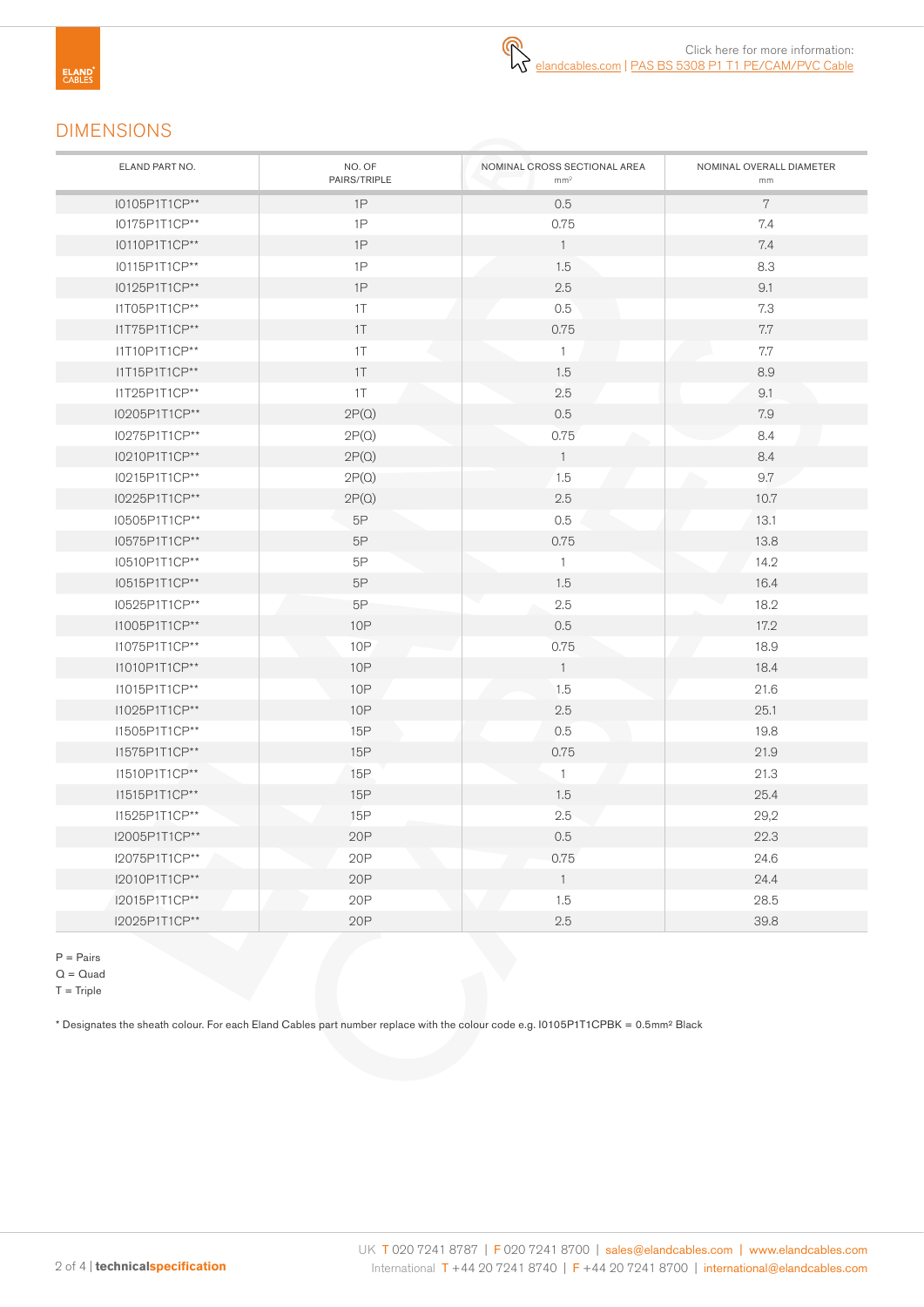

## **CONDUCTORS**

| NOMINAL CROSS SECTIONAL AREA<br>mm <sup>2</sup> | <b>CONDUCTOR CLASS</b> | MAXIMUM DC RESISTANCE OF CONDUCTOR AT 20°C<br>ohms/km |
|-------------------------------------------------|------------------------|-------------------------------------------------------|
| 0.5                                             |                        | 39                                                    |
| 0.75                                            |                        | 26                                                    |
|                                                 |                        | 18.1                                                  |
| 1.5                                             |                        | 12.1                                                  |
| 2.5                                             |                        | 7.41                                                  |

### ELECTRICAL CHARACTERISTICS

| NOMINAL CROSS<br><b>SECTIONAL AREA</b><br>mm <sup>2</sup> | <b>MUTUAL CAPACITANCE</b><br>pF/m     |                                                           | MINIMUM INSULATION<br>RESISTANCE AT 20°C<br>mohms/km | MAXIMUM<br>L/R RATIO<br>µH/ohms |    |
|-----------------------------------------------------------|---------------------------------------|-----------------------------------------------------------|------------------------------------------------------|---------------------------------|----|
|                                                           | Cables with Collective<br>Screen Only | 1 Pair, 2 Pairs, 1 Triple<br><b>Collectively Screened</b> | Cables with Individually<br><b>Screened Pairs</b>    |                                 |    |
| 0.5                                                       | 75                                    | 115                                                       | 115                                                  | >5                              | 25 |
| 0.75                                                      | 75                                    | 115                                                       | 115                                                  | >5                              | 25 |
|                                                           | 75                                    | 115                                                       | 115                                                  | >5                              | 25 |
| 1.5                                                       | 85                                    | 120                                                       | 120                                                  | >5                              | 40 |
| 2.5                                                       | 85                                    | 120                                                       | 120                                                  | >5                              | 65 |

### CORE IDENTIFICATION

| PAIR NO.       | A WIRE           | <b>B WIRE</b>    |
|----------------|------------------|------------------|
| $\mathbf{1}$   | $\bullet$ Black  | Blue             |
| $\sqrt{2}$     | $\bullet$ Black  | $\bullet$ Green  |
| 3              | $\bullet$ Blue   | Green            |
| $\overline{4}$ | $\bullet$ Black  | <b>Brown</b>     |
| 5              | $\bullet$ Blue   | <b>Brown</b>     |
| $\,6\,$        | Green            | <b>Brown</b>     |
| $\,7$          | $\bullet$ Black  | $O$ White        |
| $\,8\,$        | $\bullet$ Blue   | $\bigcirc$ White |
| $\hbox{9}$     | $\bullet$ Green  | $\bigcirc$ White |
| $10$           | <b>Brown</b>     | $\bigcirc$ White |
| 11             | $\bullet$ Black  | $\bullet$ Red    |
| 12             | $\bullet$ Blue   | $\bullet$ Red    |
| 13             | $\bullet$ Green  | $\bullet$ Red    |
| 14             | <b>Brown</b>     | $\bullet$ Red    |
| 15             | $\bigcirc$ White | $\bullet$ Red    |
| 16             | $\bullet$ Black  | Orange           |
| 17             | $\bullet$ Blue   | Orange           |
| 18             | $\bullet$ Green  | Orange           |
| 19             | <b>Brown</b>     | Orange           |
| 20             | $\bigcirc$ White | Orange           |
| 21             | $\bullet$ Red    | Orange           |
| 22             | $\bullet$ Black  | Yellow           |
| 23             | $\bullet$ Blue   | ● Yellow         |
| 24             | $\bullet$ Green  | Yellow           |
| 25             | <b>Brown</b>     | ● Yellow         |
| 26             | $\bigcirc$ White | ● Yellow         |
| 27             | $\bullet$ Red    | ● Yellow         |